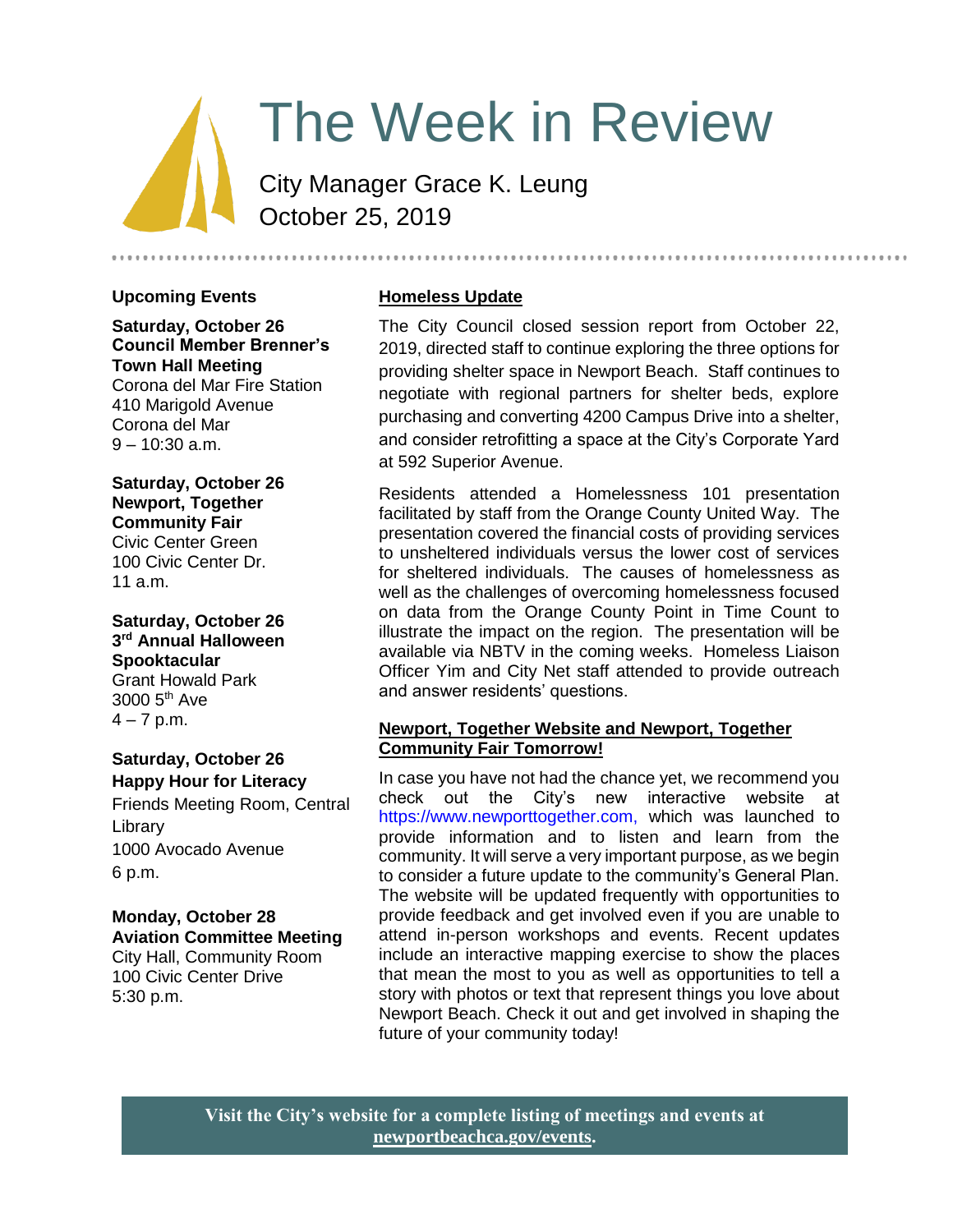# **Wednesday, October 30 Boat Auction**

Marina Park Sailing Center 1600 W. Balboa Boulevard 10 a.m.

#### **Wednesday, October 30 Review of Title 17 Harbor Code: Marine Activities Permits**

Marina Park, Event Room 1600 W. Balboa Boulevard  $6 - 8$  p.m.

#### **[Free Document Shredding](https://www.newportbeachca.gov/Home/Components/Calendar/Event/58863/72?curm=11&cury=2019)**

**Saturday, November 2**

City Corporation Yard 592 Superior Avenue 8 a.m. – 12 p.m.

#### **Wed., Nov. 6 General Plan Update Steering Committee**

City Hall, City Council Chambers 100 Civic Center Dr. 6 p.m.

Also, don't forget about the fun and free Newport, Together community fair tomorrow, October 26, from 11 a.m. to 3 p.m. on the Newport Beach Civic Center Green (100 Civic Center Drive). There will be free TK Burgers while supplies last. Enjoy live music by an acoustic band, family-friendly activities, and lawn games with your neighbors. Several community organizations and City departments will be attending.

The event is the first in a series of community fairs. workshops, pop-up events, and community dialogues to listen and learn from the Newport Beach community about the General Plan and its future update.

Please contact the Community Development Department at 949-644-3200 or [gpupdate@newportbeachca.gov](mailto:gpupdate@newportbeachca.gov) with any questions.

#### **SB 2 Planning Grants Program Application Submitted**

In March 2019, the State Department of Housing and Community Development (HCD) issued a Notice of Funding Availability (NOFA) related to the SB 2 Planning Grants Program. Since that time, the City had been working closely with HCD's technical review team to ensure a complete and smooth application process once submitted. In September 2019, the City Council authorized City staff to submit the application to pursue and receive grant funds. As of this week, we are happy to announce that the application was submitted to HCD for review and consideration.

The SB 2 Planning Grants Program is intended to help offset costs incurred by local jurisdictions for the preparation, adoption, and implementation of plans or projects that streamline housing approvals and, thus, may accelerate housing production. The program lists several priority categories for funding, including expedited building permit processing. Currently, the City is working to replace its long outdated permitting and land management system. Once in place, the new system is anticipated to increase efficiency and expedite processing of building permits. The program is not competitive with funding already pre-allocated by jurisdiction based on population size. The City is eligible for a grant of up to \$310,000. If obtained, the grant funds would partially reimburse the cost of the new permitting and land management system.

For additional information on the program, you can visit the State's webpage [here.](http://www.hcd.ca.gov/grants-funding/active-funding/planning-grants.shtml)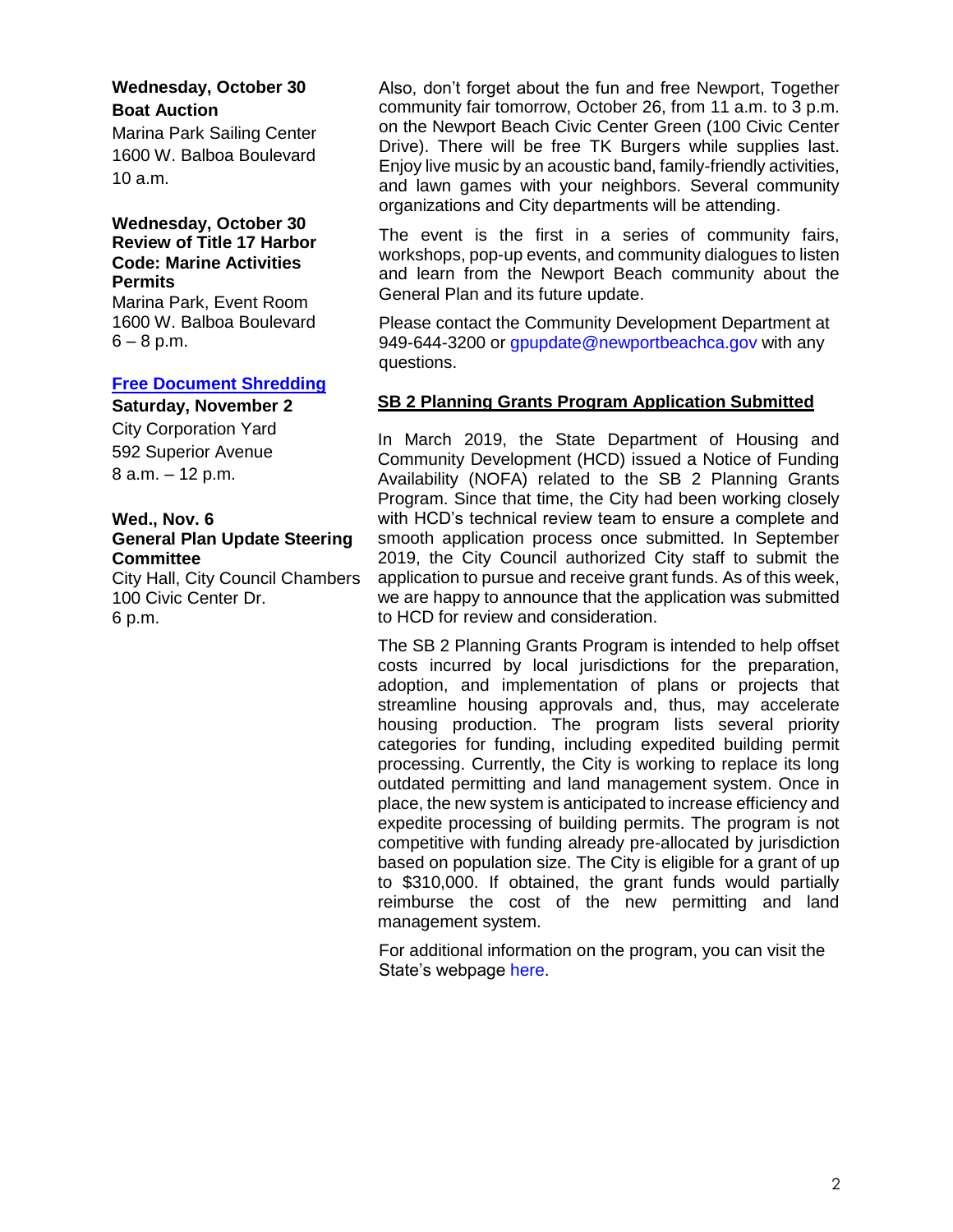#### **Cottage Preservation Update**

As a result of growing community concerns related to the loss of small residential cottages and the bulk and mass associated with new single- and two-unit dwelling developments in the City, the City Council directed staff in May 2019 to develop a cottage preservation ordinance. Staff has since developed draft amendments to the Municipal Code that would provide an incentive-based option to preserve traditional beach cottages.

The draft amendments were shared with interested members of the public, including architects and designers, during a community meeting held in August, and received overwhelming support. Typically, cottages do not provide all the code-required parking and additions are limited to 10 percent of the existing floor area. The amendments would allow larger additions of up to 50 percent of the existing floor area without providing the minimum code-required parking when the project would result in the preservation of the cottage character and building envelope that is representative of traditional development patterns in the City. Eligible projects would also receive relief from a building code valuation threshold requiring building code compliance as new construction. The Planning Commission reviewed the proposed amendments on October 17, 2019, and voted to continue the item to allow staff additional time to revise certain aspects of the amendments. Requested changes included clarifying the applicability, prohibiting short-term rentals, and reducing the amount of expansion permitted. Staff is preparing these revisions for the Planning Commission's reconsideration at their November 21, 2019, meeting.

#### **Riverside Avenue Project Update**

On October 17, 2019, the Planning Commission approved a Conditional Use Permit and Coastal Development Permit to allow the development of an office and parking structure at 215 Riverside Avenue. The application was continued from the August 22, 2019, meeting and the Planning Commission considered over 200 public comment letters in opposition and support of the project. After an extended discussion about minimizing negative land use conflicts and potential uses for surplus parking, the Planning Commission restricted access to the parking structure after 11 p.m., added conditions to improve aesthetic screening elements of the parking structure, and required a six-month review to consider conflicts once the development is occupied. The Planning Commission's approval is subject to a 14-day appeal period ending on Thursday, October 31, 2019. Appeals can be filed through the City Clerk's Office. Following the conclusion of the City's appeal process, the application will be subject to a 10-day appeal period to the California Coastal Commission.

#### **California Wildland Fires - Newport Beach Mutual Aid Response**

Due to the wildland fires in northern and southern California, the Newport Beach Fire Department has deployed two engines and a battalion vehicle with nine fire personnel as part of the California Mutual Aid system to assist with fire protection at the Tick Fire in the Santa Clarita area of Los Angeles County. Newport Beach fire personnel are part of multiple Orange County Metro Cities Strike Teams that have been deployed to the fire. Currently, Newport Beach has an additional engine with four fire personnel on stand-by ready for further mutual aidrequests.

#### **Civil Engineer Bryan Loo Receives Commendation**

Lieutenant Joe Cartwright of the Newport Beach Police Department recently recognized Public Works Civil Engineer Bryan Loo with a Certificate of Commendation for his ingenuity, creativity and continued dedication to his job in Traffic Control Management. Lieutenant Cartwright particularly credited Bryan for his instrumental efforts orchestrating the traffic signal system during the busy Fourth of July firework show at Newport Dunes. Mayor Diane Dixon was also on hand to congratulate Bryan.